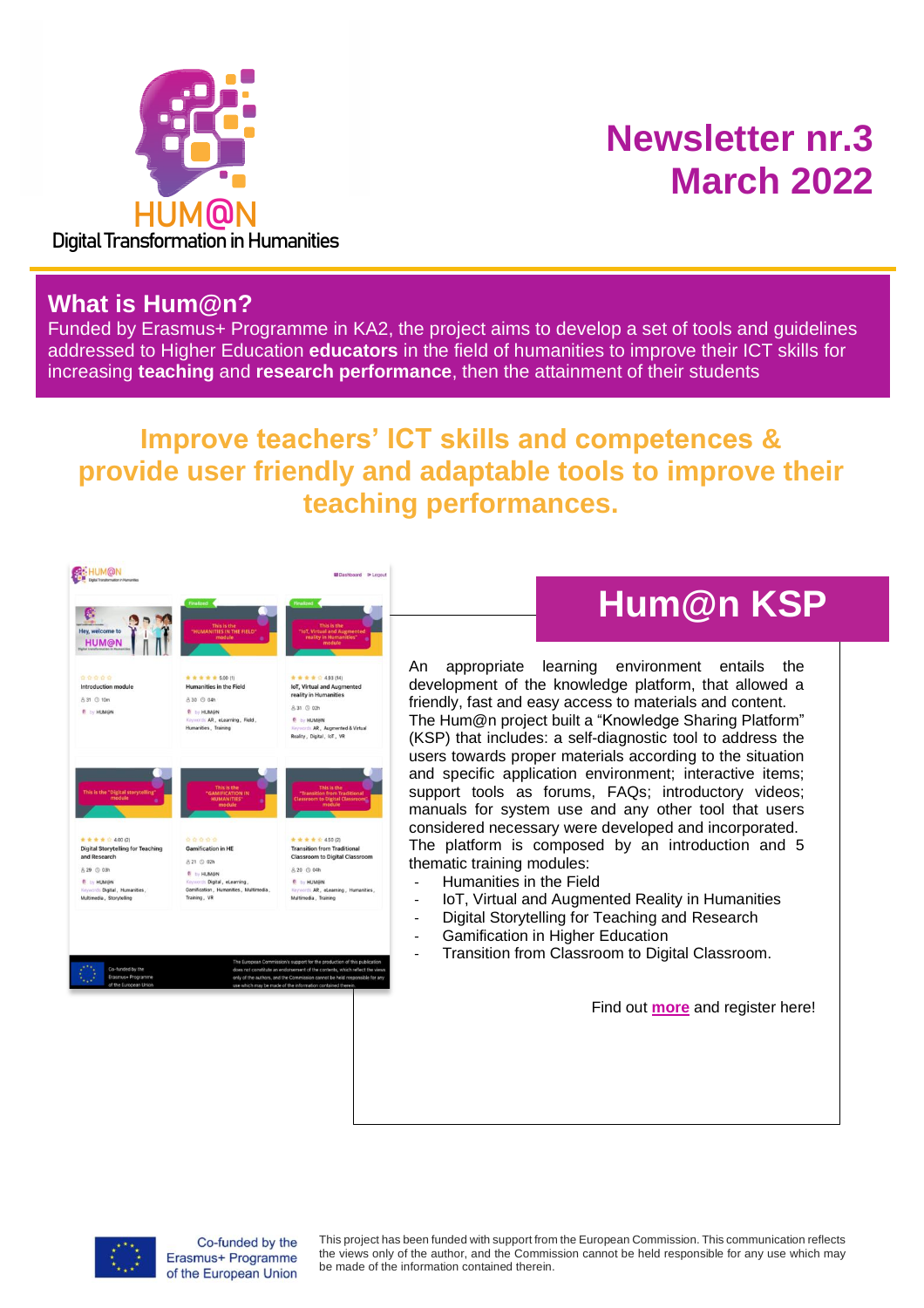#### **Training Strategy**

Hum@n Project also established a training strategy (TS) based upon a teacher-led approach.

approach.<br>The Hum@n TS was the result of a cocreation process where teachers identify problems or uncertainties they face in their practice – sometimes referred to as a "wondering" or "burning" question – design an intervention that addresses their question and collect relevant data, interpret this data, take the necessary pedagogical actions, and then share and discuss their findings with other teachers. The TS implied several phases:

- Defining the goal and actions to develop the PDC (e.g. improving the skills to create digital learning resources)
- Implementing the planned activities to develop the competence, interventions carried out with the pre-service teachers
- Teachers practice new learning methods with their class at school settings independently, learning to understand the new method, and evaluate its effects with their students.

Find out more **[here](http://www.digihuman.eu/)**

Feedbacks are added to the competency-development portfolio

Post-testing of teachers'<br>competences, beliefs, Goal: Implement inno<br>TEL scenarios Sharing of the<br>practices Updating re ides. **REFLECTION &** DECISION-MAKING Acces ment of digital petences, goal<br>ing. Pre-tests ANALYSIS &<br>EVALUATION PROBLEM **IINDERSTANDING &** SHARED VISION TEACHERJ ED INQUIRY reation workshops t<br>ign novel scenarios Docu ed learning designs, materials, rces, CLASSROOM<br>ENACTMENT Monite **INTERVENTION<br>EVALUATION<br>DESIGN Proports** Observatio ptation of the **goals** 



Co-funded by the Erasmus+ Programme of the European Union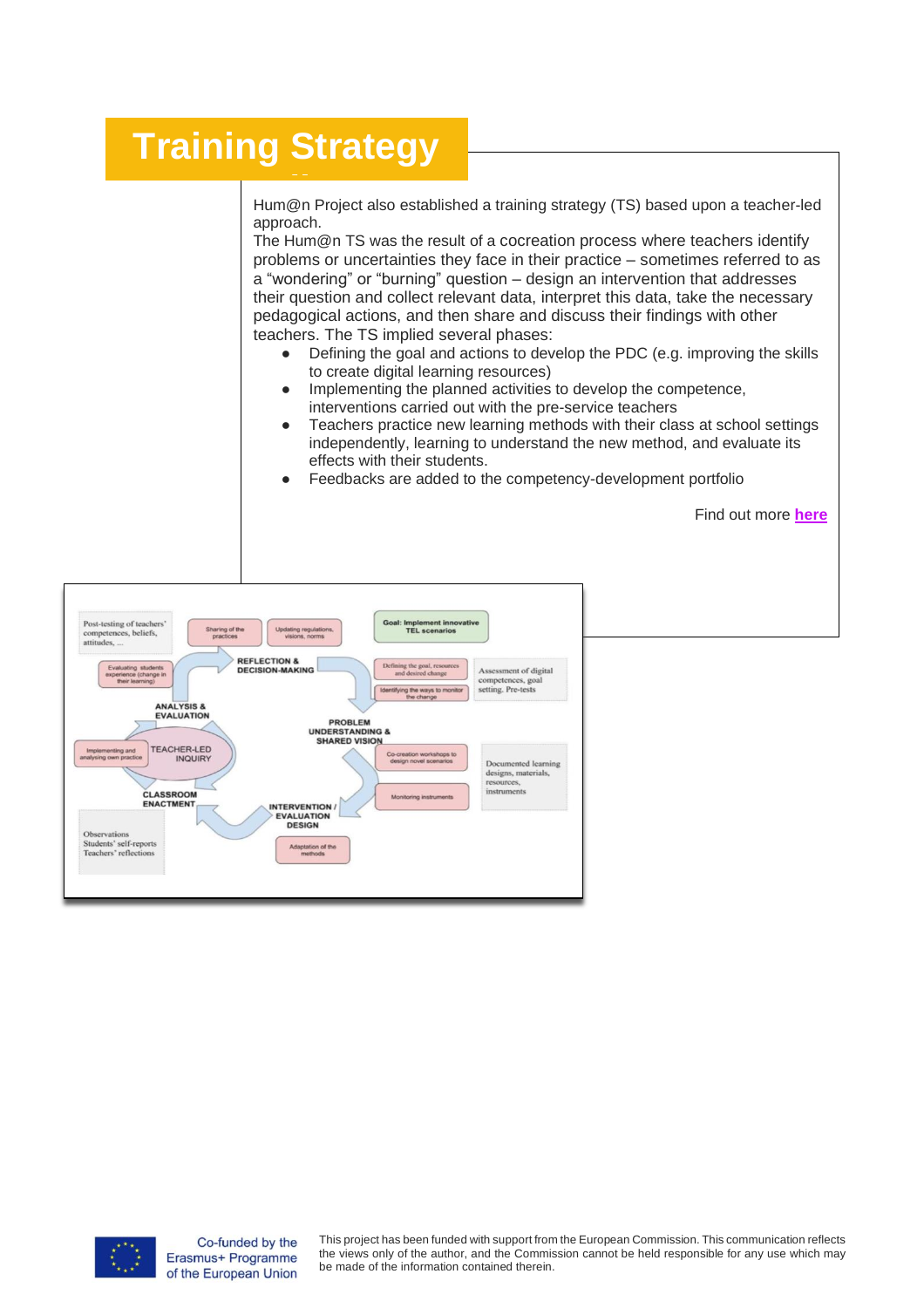#### **Learning Teaching and Training**

## **LTTA in Cyprus**

The HUM@N project held its international learning, teaching and training event in *Cyprus from 5th to 7 th of October.*

This residential training event, which lasted 3 full days, mixed traditional teaching elements, such as presentation and lectures, with interactive moments, individual and collective use of the HUM@N platform, informal learning activities and workgroups. **The participants, coming from the partner countries**, at the completion of the LTTA succeeded to:

- have a deep understanding of the theory and policy background information;
- be able to develop their own teaching strategy;
- acquire the needed knowledge and tools to improve their class performance.



#### **Videoclips**

Several videos are available to let you know about the Hum@n project, its results (i.e. the Handbook and the KSP), the training modules. Watch them all, at [www.digihuman.eu](http://www.digihuman.eu/)



**The HANDBOOK** 

An overview of the traditional approaches and the newest pectives, concepts, insight about ital Humanities in higher



Co-funded by the Erasmus+ Programme of the European Union

This project has been funded with support from the European Commission. This communication reflects the views only of the author, and the Commission cannot be held responsible for any use which may be made of the information contained therein.

POWTOON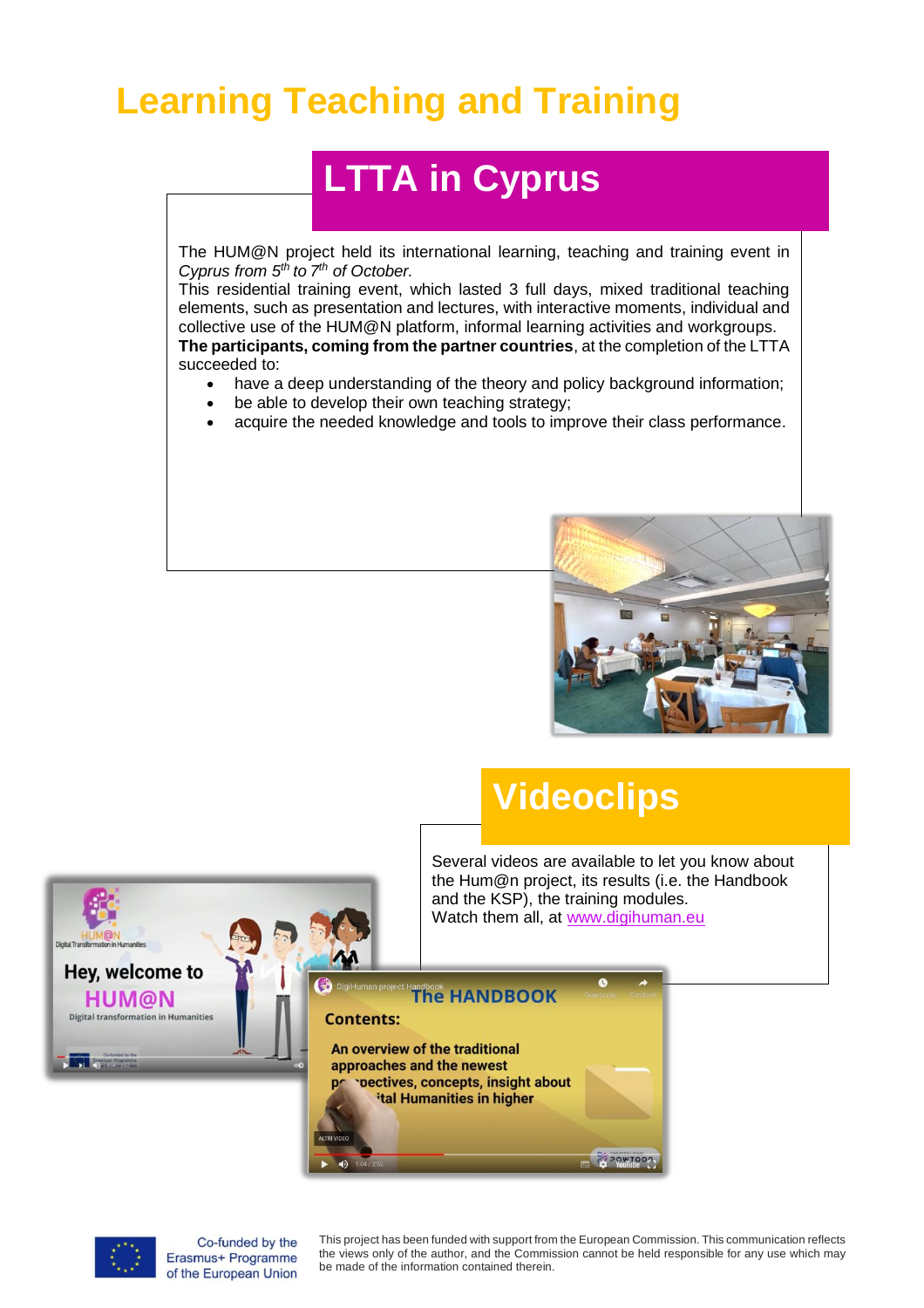# **Our Multiplier Events**





Co-funded by the Erasmus+ Programme of the European Union